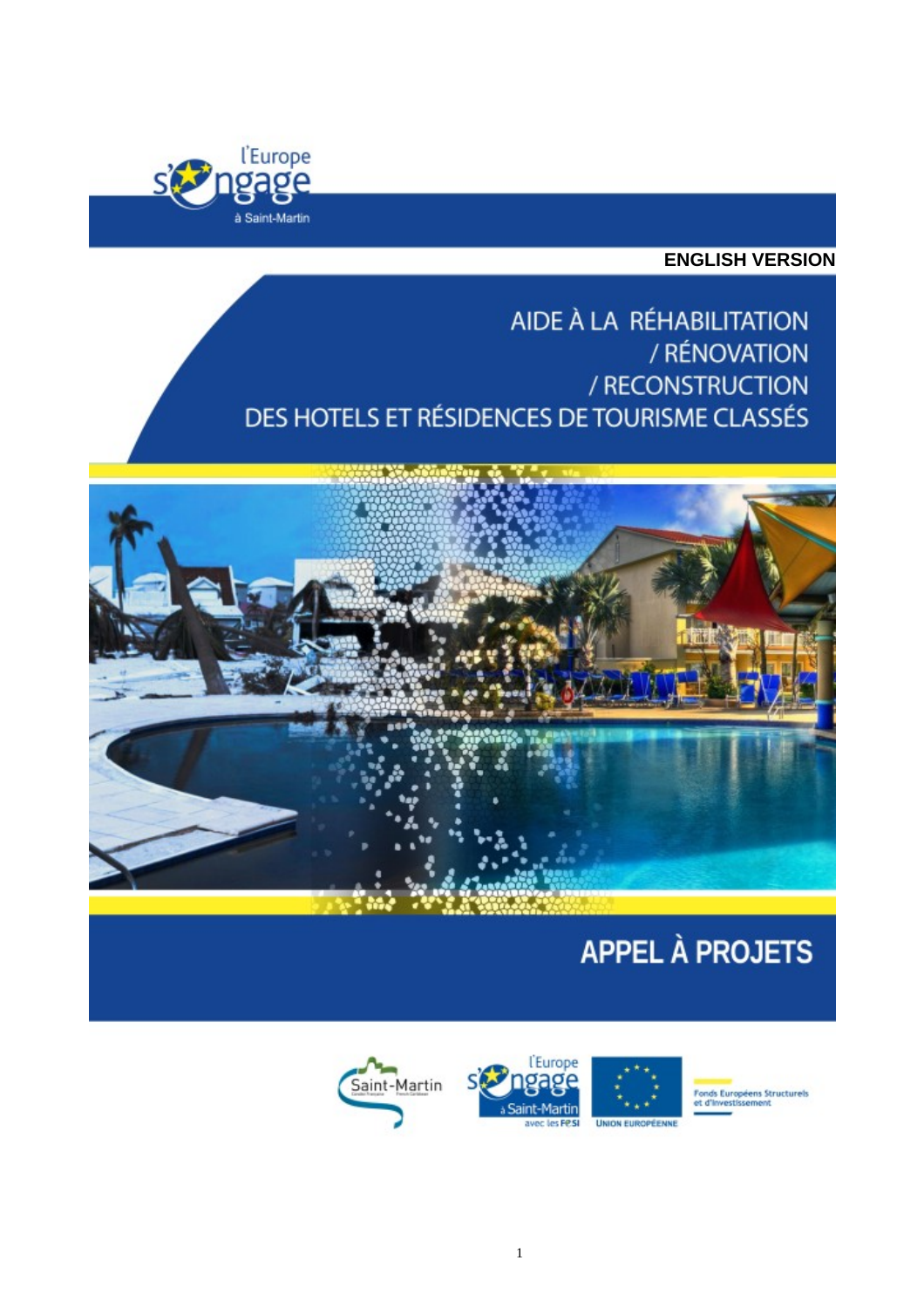# **SUPPORT FOR THE REHABILITATION RENOVATION RECONSTRUCTION OF HOTELS AND CLASSIFIED TOURISME RESIDENCES OF SAINT-MARTIN**

## **2018**



#### **CONTEXT**

After the passing of hurricane IRMA, Saint Martin's, tourist accommodations recorded significant material damages, not allowing a normal customer arrival experience and job retention.

In 2017, before Irma, 1506 classified and non-classified hotel rooms were listed. After the hurricane, 80% were recorded. The remaining 20% are not marketable, given the overall conditions of the facilities.

Since the economy of Saint Martin is mainly based on tourism, it is therefore necessary to assist these establishments with the rebuilding of their businesses in order to enable the return of tourists and to allow the unemployed to return to work in a manner that respects the local government tourism development and reconstruction policy 2017-2027, and at the same time enabling the return of tourists and to allow the unemployed to return to work.

This rebuilding scheme/plan which covers the installation of sustainable tourism zones, according to the definition of the Association of Caribbean States, retains a line of continuity from the previous one, particularly in terms of geographical positioning, and aims to pursue modernization efforts and upscaling of tourist accommodations.

#### **1 – OBJECTIVES OF THE CALL FOR PROJECT PROPOSALS**

This call for project proposals main aim is to allocate grants for the rehabilitation, renovation and reconstruction of hotels and classified tourism residences on the territory in the aftermath of hurricane Irma. The objective is to provide direct support to these establishments through investments in tangible and intangible equipment.

Therefore, the State, managing authority of the ERDF/ESF program in Saint Martin on the 2014- 2020 programming period and the Collectivity of Saint Martin, competent in local government policy for tourism, wish to use the European Regional Development Fund, for the financing of the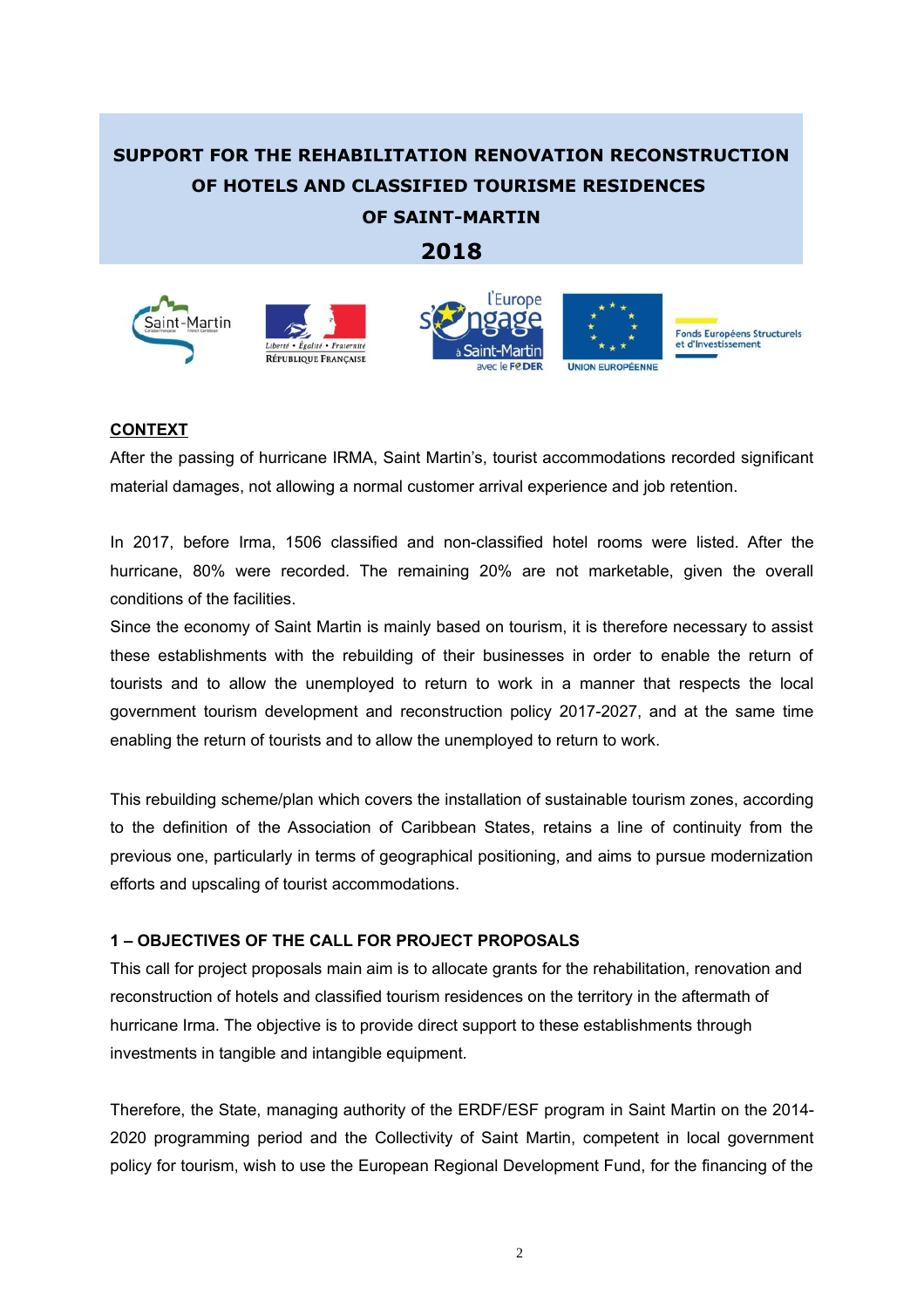rehabilitation, renovation, and reconstruction measure of tourism accommodations as part of a local government tourism development plan for reconstruction 2017-2027.

#### **2 – MAIN CHARACTERISTICS OF THE CALL FOR PROJECT PROPOSALS**

#### **2.1 – Project eligibility requirements**

#### **a) Geographic eligibility**

The call for project proposals concerns the French territory of Saint Martin.

#### **b) Temporal eligibility**

Are eligible, projects for which works has not yet begun before the date of submission of the application for aid. By the beginning of works, it is important to understand that it is from the time of the initiation of construction related to the investment or from the first legally binding commitment imposing a firm order of equipment or any other commitment making the investment irrevocable.

Procuring approvals and carrying out feasibility studies are not considered as the initiation of works.

The project must be completed within two years following the allocation of the grant. This duration can be extended upon a motivated request by means of an amendment to the agreement of the aid.

This investment must be maintained for a period of three years from December 31 following the presentation of annual financial statements of the program from which expenses of the project are identified to the European commission. This condition shall not prevent the replacement of existing installations or equipment which has become outdated, damaged or faulty, provided the economic activity is retained within the fixed period referenced above.

#### **c) Type of projects sought**

The projects should contribute to the rehabilitation, renovation reconstruction of classified tourism accommodations while contributing to the tourism economy of the territory and in job retention or return to the labor market.

#### **d) Type of beneficiary targeted**

Can respond to this call for project proposals, from October 5th 2018, hotels and classified residences, according to the tourism policy in Saint Martin that did not benefit from the ERDF funding on the 2014-2020 programming period during the last twelve months.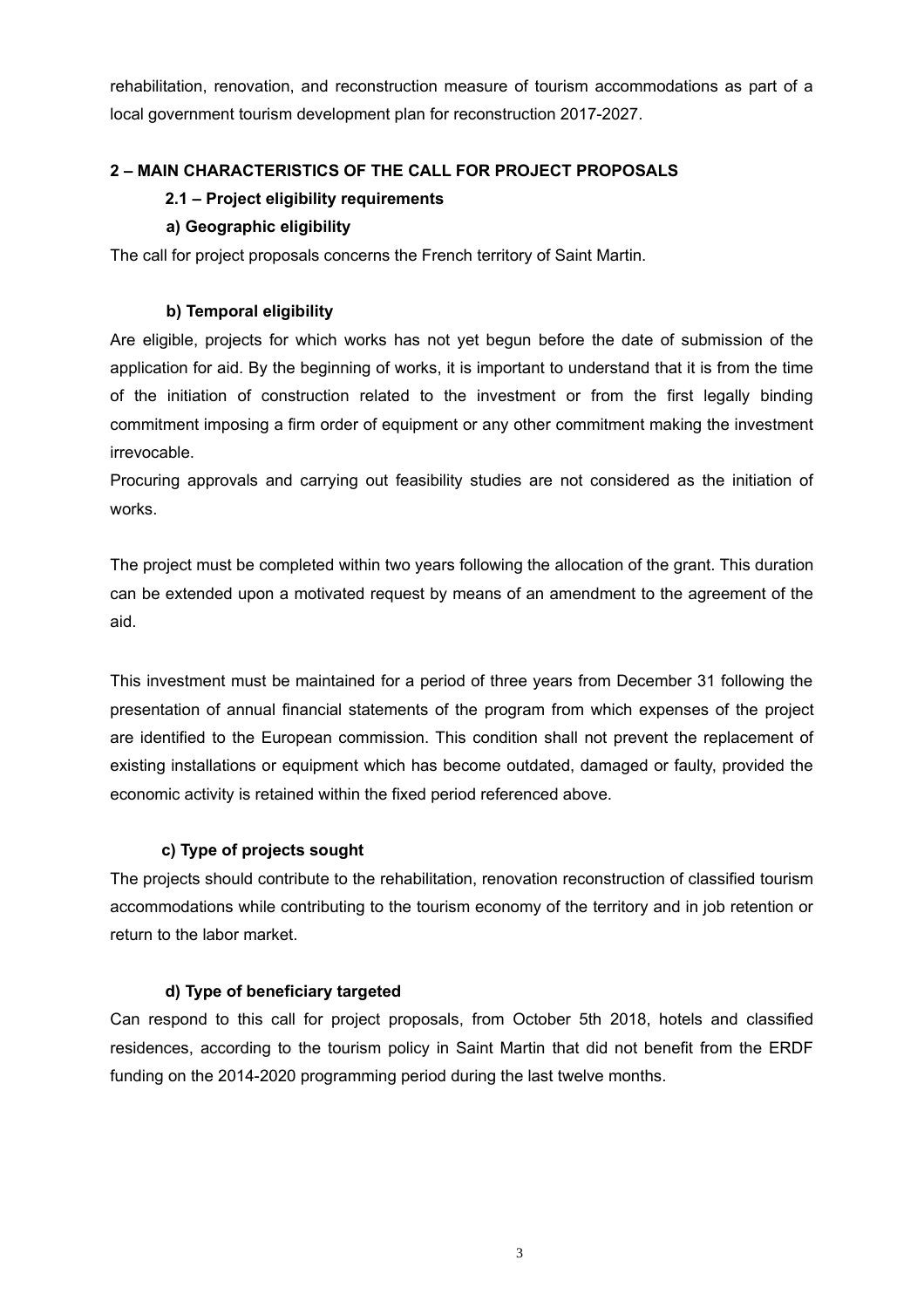#### **e) Eligible expenditures**

To be eligible, costs must be provided for in the budget and directly related to and necessary for the performance of the action. In addition, all expenses must belong to one of the category of costs below:

- Investments and costs of installation : material investment, equipment, works;
- Technical advice, expertise, feasibility studies

#### **Costs that will not be considered as eligible:**

- Overhead costs, staff expenses;
- Land and property acquisitions;
- Indirect costs of the project, that means, cost which are necessary for its implementation (Example : candidate's current operating expenditures)

#### **f) Minimum amount**

Projects mobilizing less than 50 000 € of ERDF do not qualify for the call for project proposals. Compliance with the threshold shall be monitored in a two-stage procedure:

- At the time of application
- After examination of the application, following a possible adjustment of the estimated budget.

The total budget of the project should include a breakdown of expenditures assigned to the grant requested including costs that are to be covered by the applicant's own resources and those of their eventual partners.

#### **2.2 How proposals will be evaluated**

Each application that does not respect the recommended format proposed, or that is incomplete, that means failure to submit all documents specified in the subsidiary application form, will be declared inadmissible.

#### **a) The selection committee**

Selection of projects will be carried out by a selection committee of the call for project proposals foreseen by order n°2017-17, of May 15th 2017, on the organization of the procedure for the selection of files within the framework of calls for project proposals requesting European funds. The selection committee shall be responsible to examine completed applications with respect to the selection criteria specified in the next point. For every selection criteria, the selection committee attributes a score in accordance with the evaluation grid (see annex 1) through this call for project proposals. The score is attributed based on the sum of scores accredited to each criteria.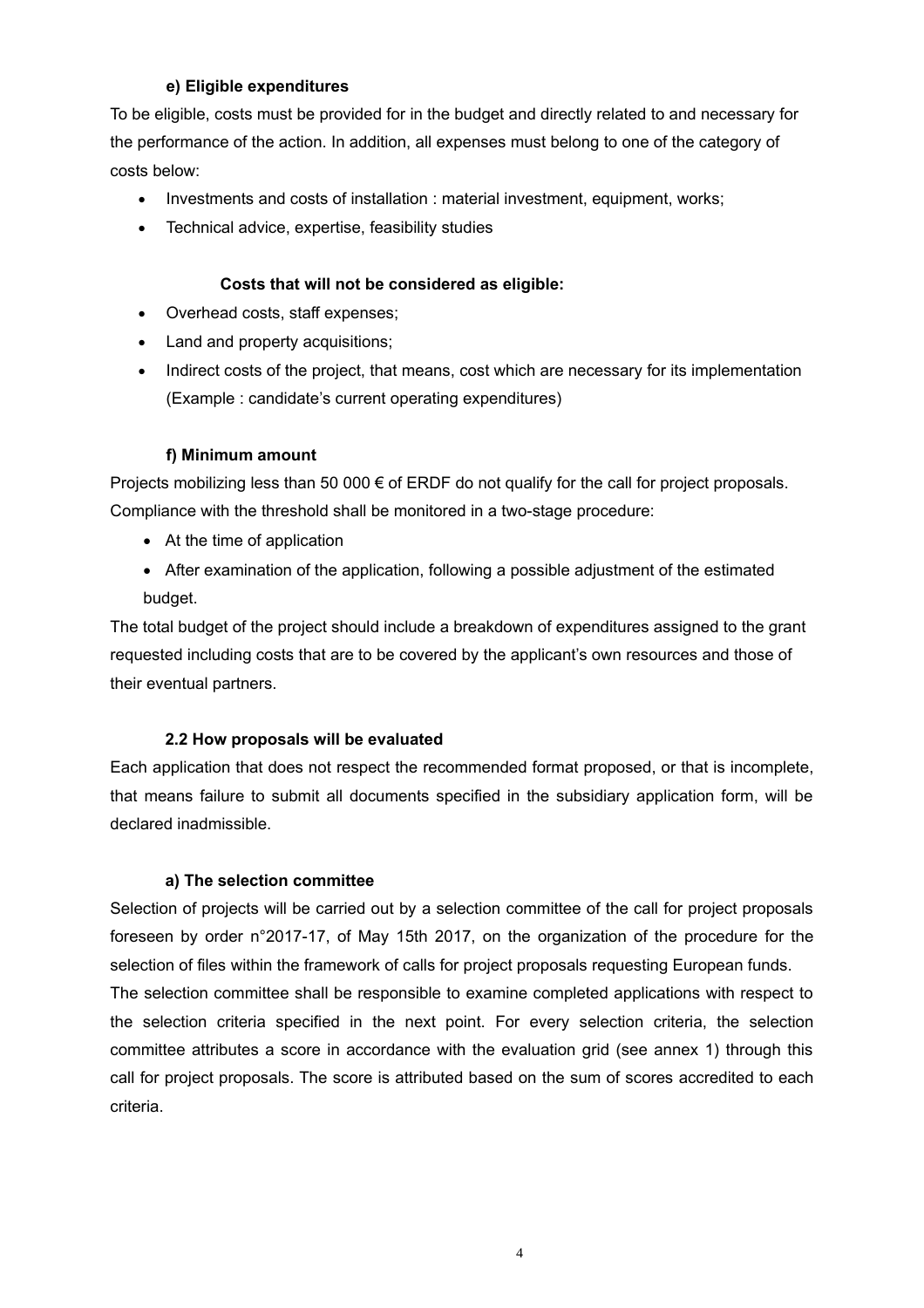#### **b) The criteria selection**

Projects responding the eligible conditions mentioned in point 2.1. will be analyzed by the selection committee, who proceeds to analyze the projects based on the following selection criteria :

 Relevance of the project to the objectives set by local government's tourism development and reconstruction policy for the 2017-2027 period

 Financial capacity of an operator to ensure that they can advance costs pending reimbursement of the ERDF ;

 Capacity of operator to implement necessary resources to ensure sound human and administrative financial management of the ERDF;

 Project quality based on the upscale nature concerning innovative architectural designs, high quality of services and respect to environmental and sustainable development issues, particularly regarding a frugal management of water, waste management and or energy consumption;

 Potential sustainability and economic impact of the project (financial sources, expected impact, number of potential jobs created and or maintained etc.…);

 Innovative character of the project that is different from the existing methodology, aims and or effects, capitalizing on lessons learnt from hurricane Irma.

#### **c) Selection method**

The following method will be used to score projects and select proposals.

0, 1, or 2 points will be given to a project proposal for each selection criteria, knowing that:

 2 points will be attributed if the project proposal responds directly to the priority or to the criteria.

- 1 point will be awarded if the project proposal responds indirectly.
- 0 point if the project does not respond at all.

Projects will be ranked by the selection committee on the basis of the overall scores obtained. The project proposals that can be considered eligible for financial aid are those that achieves a global score of at least six out of a possible total of 12 points.

Projects will be retained by decision of the European Regional Executive Unique Committee. Beforehand, a meeting which is intended to analyze proposals received with regards to the priorities of potential project financers, will be organized with all of the state's services and those of the Collectivity of Saint Martin to give a recommendation.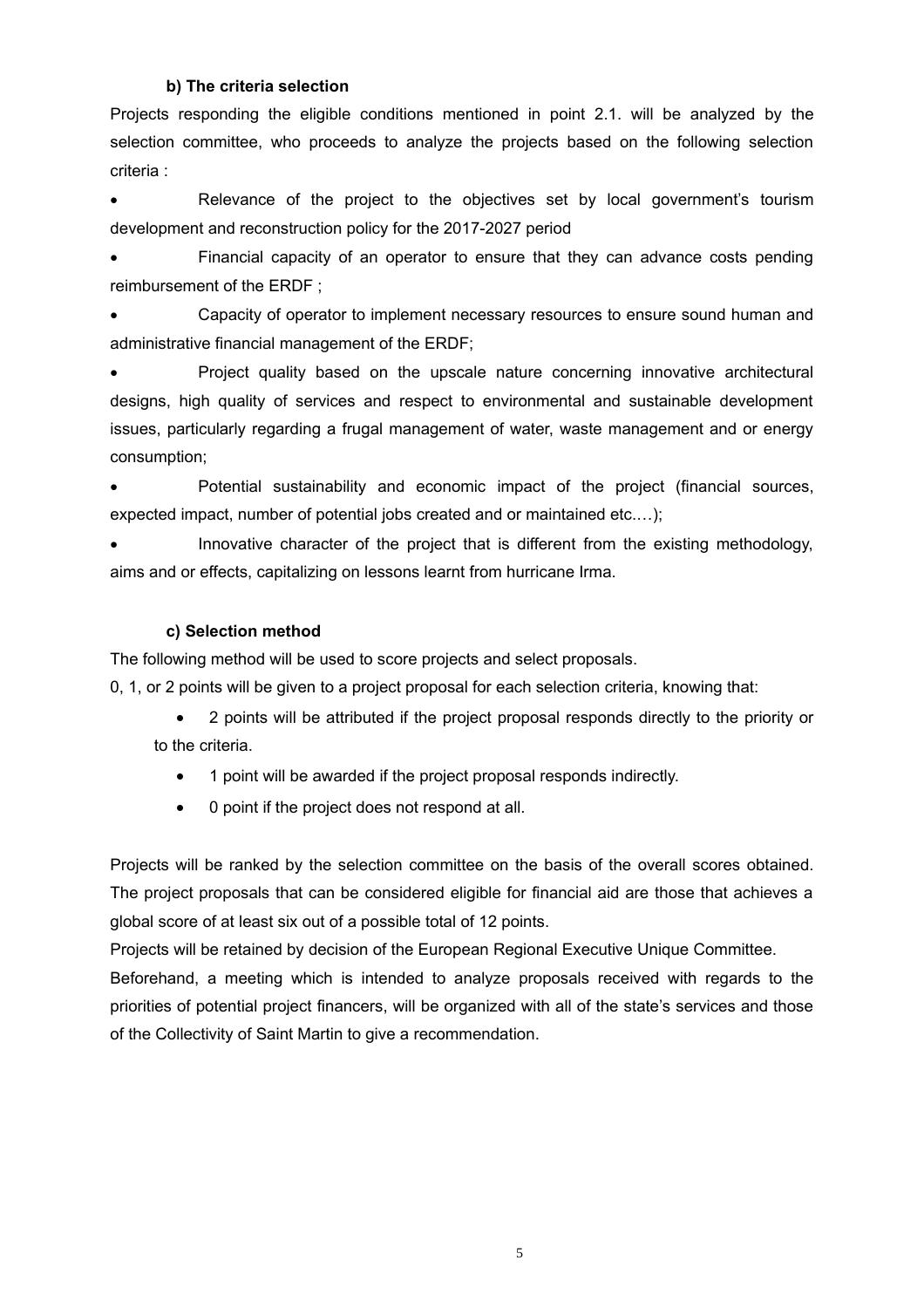#### **2. 3 – Financing modalities and the allocation of the ERDF aid**

Projects could be approved by the ERDF provided they satisfy the requirements laid down in the State ERDF/ESF Operational program for Guadeloupe and Saint Martin on the 2014-2020 programming period are met, and in particular, achievement of the goals of measure 9 « To promote innovation and competitiveness of businesses in support of economic development and employment ».

#### **a) Overall amount available for this call for project proposals**

The indicative sum of the ERDF aid mobilized for the call for project proposals amounts to six million euros.

#### **b) Assistance rate**

The maximum co-financing rate of the ERDF is set at 50% of the total cost and this not exceeding the maximum rate of public support with regards to the state's aid regime.

#### **c) The amount of assistance**

The maximum amount of support is limited to 800 000 euros per project.

#### **d) Modalities for disbursing the ERDR aid**

The ERDF aid will be given in the form of an investment grant disbursed by reimbursements of eligible expenditure actually incurred and paid by the beneficiary (they must have actually been paid and cleared in the accounts) during the period in which the project is executed, following the presentation of supporting evidence for costs incurred.

An advance of maximum 35% may be given on proof of initiation of works for the co-financed operation.

Payments: Payments up to 60% of the maximum estimated European amount of co-financing may be allocated, by justifying evidence of costs incurred up to 80% of the operation's total eligible costs. In that case, the beneficiary shall produce a certified and itemized listing that is accurate, based on expenditure incurred for the selected project, accompanied by a declaration of expenditure and the supporting documents to that declaration. The cumulative amount of the advance and the payments may not exceed 80% of the community grant.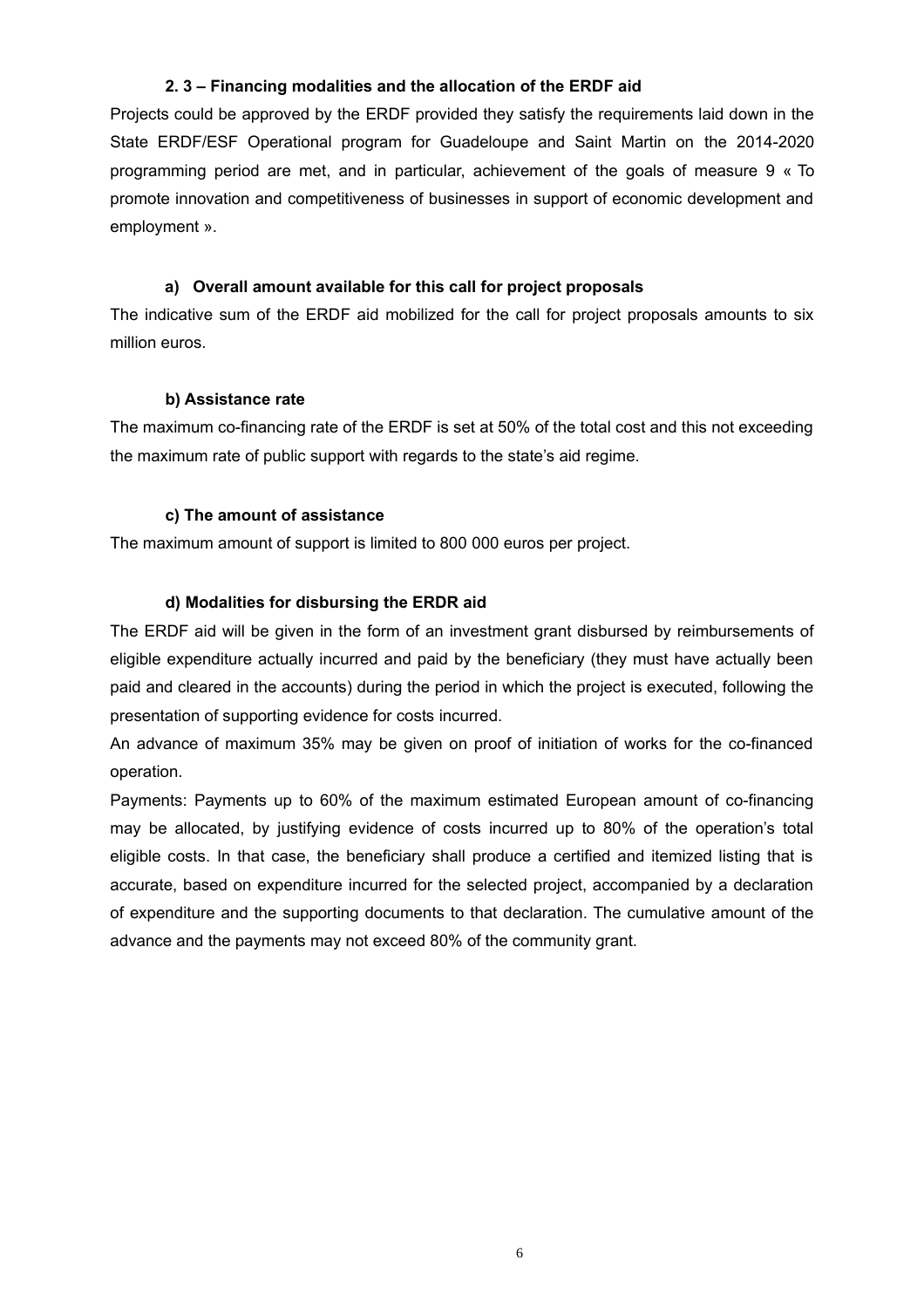#### **e) The commitments of the beneficiary in regards to ERDF assistance**

The recipient of ERDF aid, agrees to respect and adhere to all specific rules associated with the co-financing of European funds and to submit to all technical, financial and administrative controls directly linked to the operation, including within its accounting, done by the services of the Collectivity of Saint-Martin, by the managing authority and by all authority commissioned by the State or by the inspection corps and national or European controls.

#### **f) The obligations of communication on the allocated European aid**

The beneficiary must mention the participation of the Collectivity of Saint-Martin and the European Union for all communication and promotional campaigns linked to the project after it has been selected. The information pertaining to this support shall use this mention « project cofinanced by the Collectivity of Saint-Martin and the European Union» and must also use the logos.

The Collectivity of Saint-Martin, competent in local government tourism policies, could also communicate on the co-financed project.

#### **3 – THE TIME SCHEDULE THE CALL FOR PROJECT PROPOSALS**

The present call for project proposals is opened from **Friday October 5th 2018**

#### **CLOSURE OF THE CALL FOR PROJECT PROPOSALS**

It will be closed for applications on **Friday November 30th 2018 at 1:00 pm,** deadline to submit proposals.

#### **4 – CANDIDACY DOSSIER**

The candidacy's file used for this project proposal is the EDRF grant application file of Saint-Martin, programming period 2014-2020.

The present call for project proposals and the grant application file can be downloaded from the internet site of the Préfecture:<http://www.saint-barth-saint-martin.pref.gouv.fr/>and the Collectivity of Saint-Martin: [www.com-saint-martin.fr](http://www.com-saint-martin.fr/)

The grant application file must be accompanied by:

- A letter of candidacy addressed to the Préfète déléguée Saint-Barthélemy et Saint-Martin
- The application form duly completed and signed
- All documents requested on application form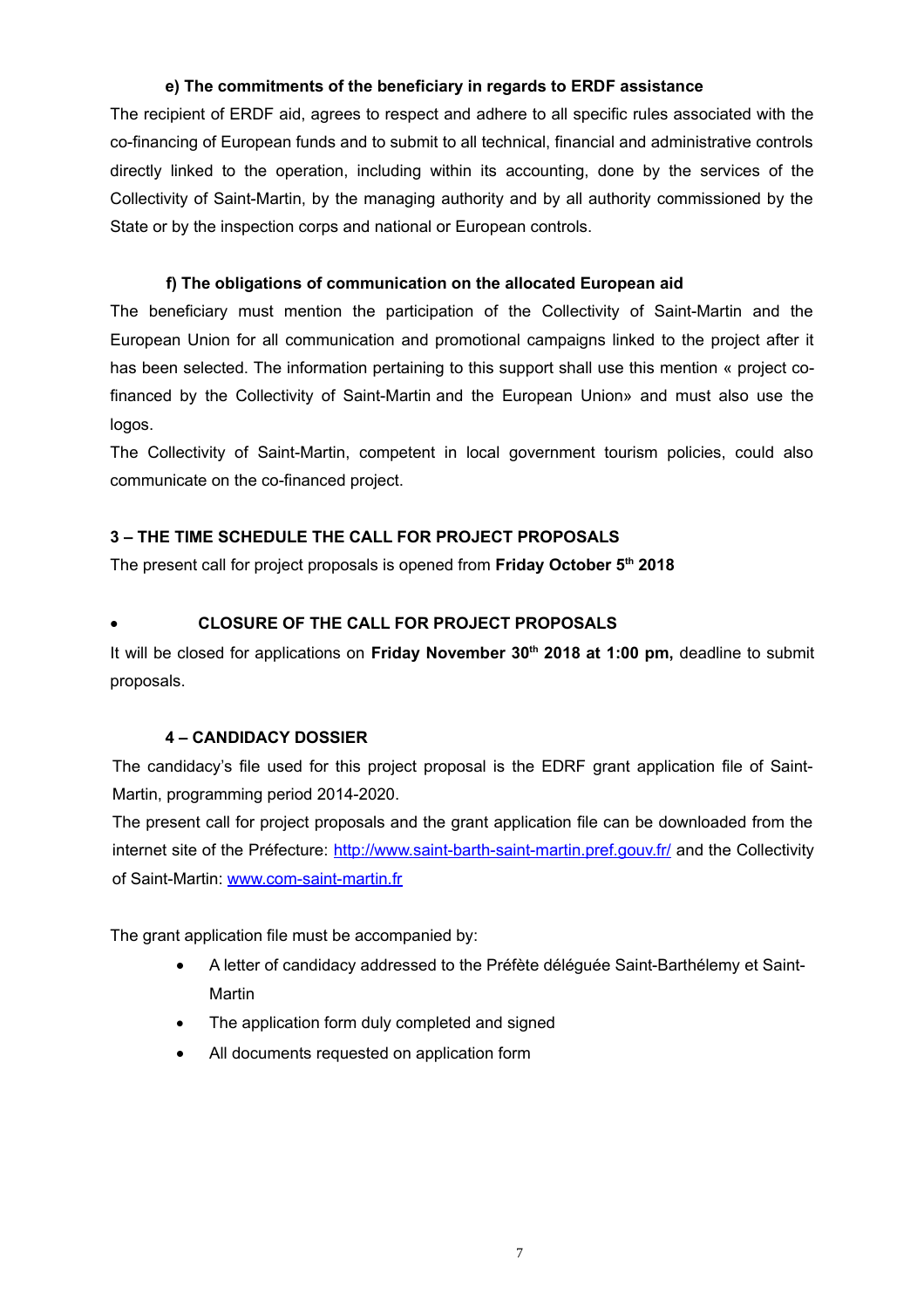#### *THE FILE MUST BE COMPLETED TO BE EXAMINED*

#### *Submission of grant application*

The application must be submitted or sent in an envelope with **two PRINTED copies** and also a digital **version on a USB key** (containing the same documents in a PDF version), mentioning the title of the call for project proposals in the mailing to the following address

Madame la Préfète déléguée de Saint-Barthélemy et de Saint-Martin

Candidacy for the call of project proposals :

« Support for the rehabilitation/renovation /reconstruction of hotels and classified tourism

residences »

Service de la coopération régionale,

des fonds européens et des politiques contractuelles

23, rue de Spring - Concordia

97150 SAINT-MARTIN

## **Deadline for presenting applications : November 30th 2018 at 1:00 pm.**

Postmarked or attested by a receipt at the préfecture on or before the deadline date **All incomplete applications or applications submitted after the deadline will be declared ineligible.**

When an application for aid is received, the examining service of the prefecture of Saint-Barthélemy and Saint-Martin addresses an acknowledgement receipt to the candidate authorizing him/her to initiate the works; this authorization does not guarantee the project's eligibility nor the financing of the project.

It is highly advisable to read the provisions formulated in the acknowledgement receipt.

#### **For further information please contact:**

Préfecture de Saint-Barthélemy et de Saint-Martin - Service de la coopération régionale, des fonds européens et de la politique contractuelle - Tel : 05 90 52 30 97 [feder-tourisme@saint-barth-saint-martin.gouv.fr](mailto:feder-tourisme@saint-barth-saint-martin.gouv.fr)

and the

Collectivité territoriale de Saint-Martin - Direction du tourisme - Stéphanie BESSIERE Tel : 06 90 35 54 72

[stephanie.Bessiere@com-saint-martin.fr](mailto:stephanie.Bessiere@com-saint-martin.fr)